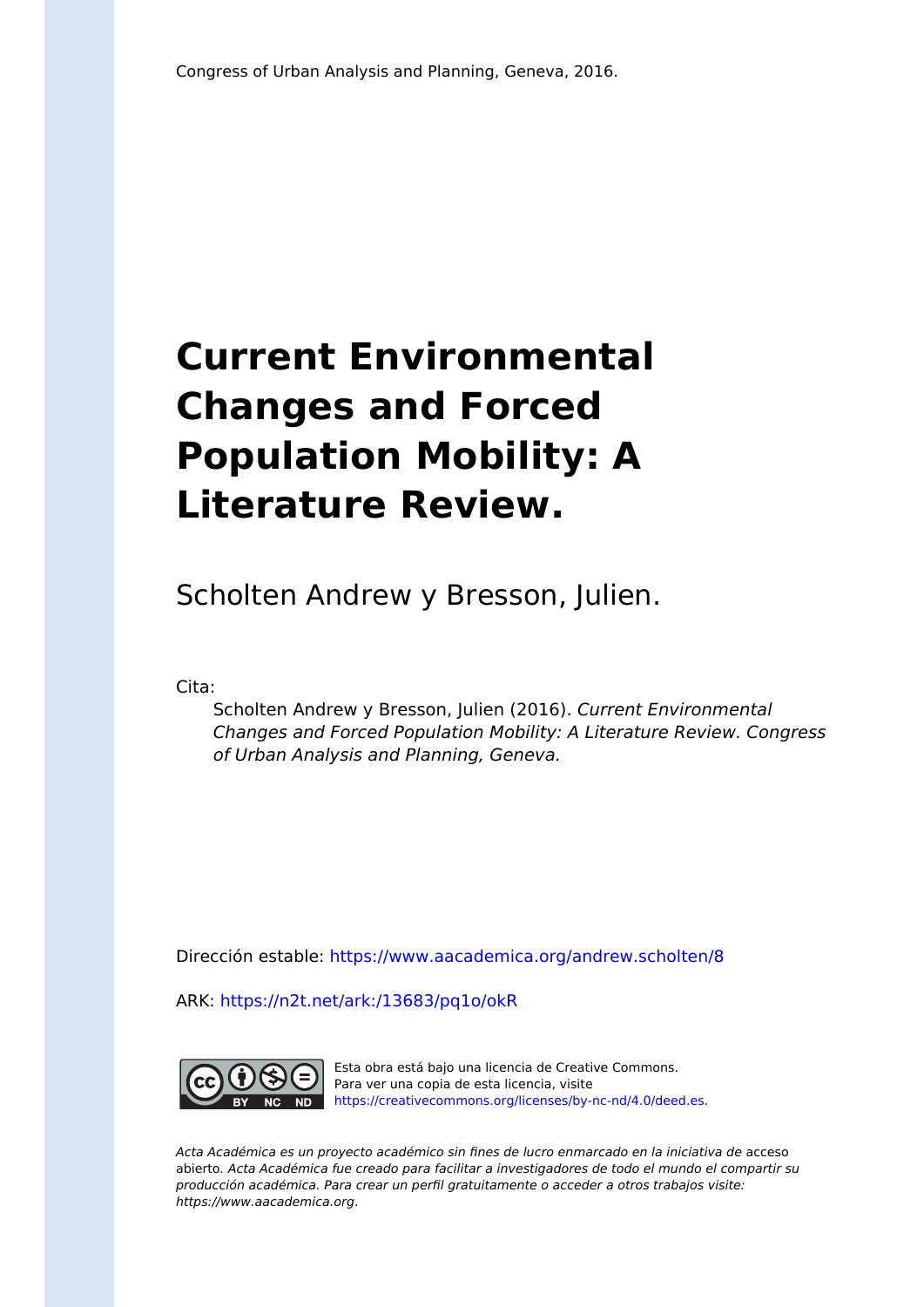Andrew Scholten, Julien Bresson

## **Current Environmental Changes and Forced Population Mobility: A Literature Review**

Paper presented at the 3<sup>rd</sup> Regional Workshop of Urban Analysis and Spatial Planning

**Summary:** The aim of this article is to draw attention of the current scale of forced environmental migrations worldwide. There have been a number of attempts over the decades to enumerate environmental migrants and refugees. Jodi Jacobson (1988) is cited as the first researcher to enumerate the issue, stating that there were already up to 10 million 'Environmental Refugees'. Drawing on 'worst-case scenarios' about sea-level rise, she argued that all forms of 'Environmental Refugees' would be six times as numerous as political refugees. (1988: 38). Myers argued that the causes of environmental displacement would include desertification, lack of water, salination of irrigated lands and the depletion of bio-diversity. He also hypothesised that displacement would amount to 30m in China, 30m in India, 15m in Bangladesh, 14m in Egypt, 10m in other delta areas and coastal zones, 1m in island states, and with otherwise agriculturally displaced people totalling 50m (Myers & Kent 1995) by 2050. Forced environmental migrations are one of the greatest problems that international community must face in next years. The issue of forced environmenetal migrants was also pointed out by many others scholars (e.g. Etienne Piguet; Francoise Gemenne; Bogumil Terminski; Koko Warner and many others). We present the most important theoretical approaches to the issue of forced environmental migrations.

According to the Internal Displacement Monitoring Centre, more than 42 million people were displaced in Asia and the Pacific during 2010 and 2011, more than twice the population of Sri Lanka. This figure includes those displaced by storms, floods, and heat and cold waves. Still others were displaced by drought and sea-level rise. Most of those compelled to leave their homes eventually returned when conditions improved, but an undetermined number became migrants, usually within their country, but also across national borders. Climate-induced migration is a highly complex issue which needs to be understood as part of global migration dynamics. Migration typically has multiple causes, and environmental factors are intertwined with other social and economic factors, which themselves can be influenced by environmental changes. Environmental migration should not be treated solely as a discrete category, set apart from other migration flows. A 2012 Asian Development Bank study argues that climate-induced migration should be addressed as part of a country's development agenda, given the major implications of migration on economic and social development. The report recommends interventions both to address the situation of those who have migrated, as well as those who remain in areas subject to environmental risk. It says: "To reduce migration compelled by worsening environmental conditions, and to strengthen resilience of at-risk communities, governments should adopt polices and commit financing to social protection, livelihoods development, basic urban infrastructure development, and disaster risk management". Additionally, it is maintained that the poor populate areas that are most at risk for environmental destruction and climate change, including coastlines, flood-lines and steep slopes. As a result, climate change threatens areas already suffering from extreme poverty. "The issue of equity is crucial. Climate affects us all, but does not affect us all equally," UN Secretary-General Ban Kimoon told delegates at a climate conference in Indonesia. Africa is also one of the world regions where environmental displacement is critical largely due to droughts and other climate related eventualities. According to the Internal Displacement Monitoring Centre, more than 42 million people were displaced in Asia and the Pacific during 2010 and 2011, more than twice the population of Sri Lanka. This figure includes those displaced by storms, floods, and heat and cold waves. Still others were displaced by drought and sea-level rise. Most of those compelled to leave their homes eventually returned when conditions improved, but an undetermined number became migrants,